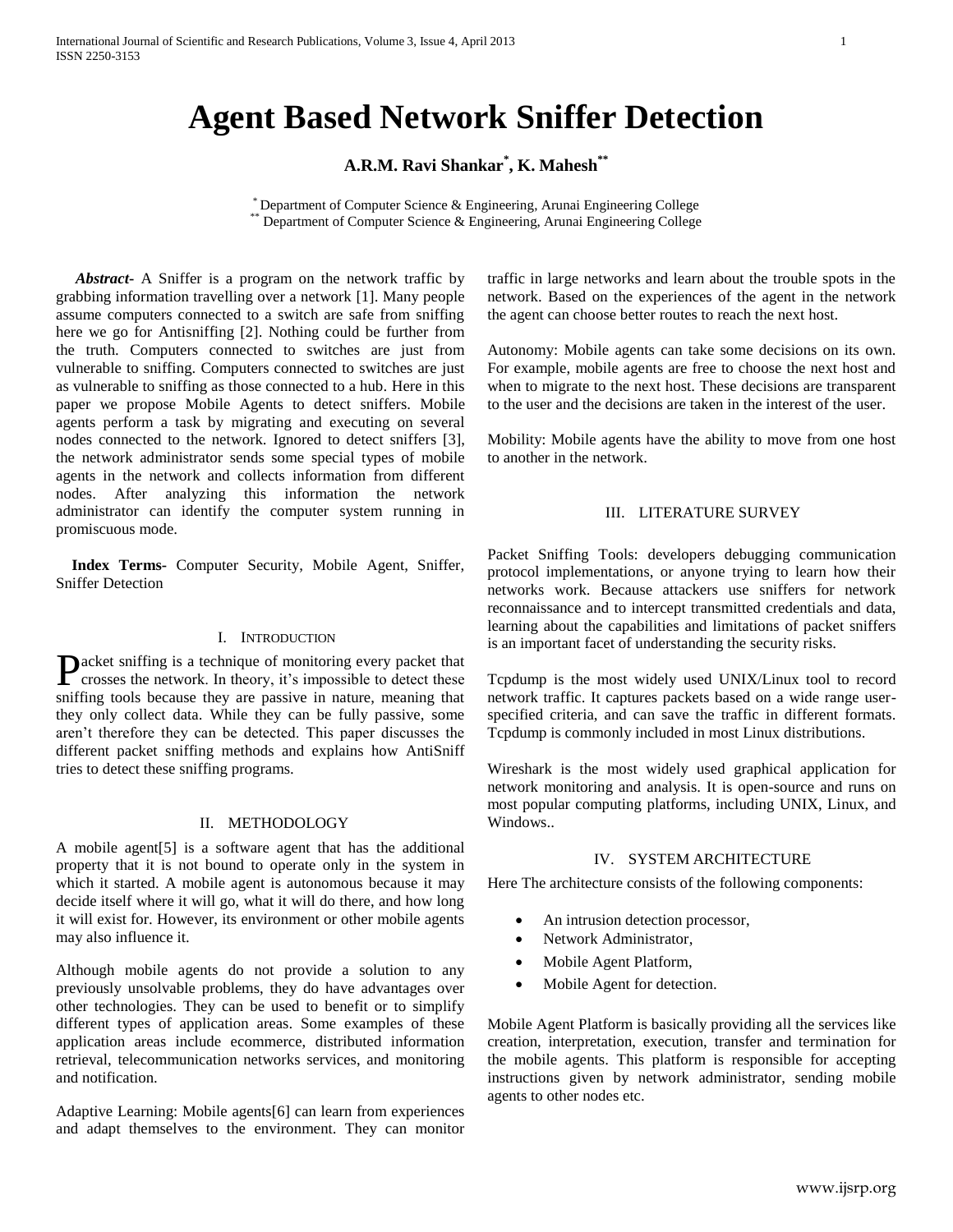

Fig.1 Architectural View

Mobile Agents are the main component of this architecture. They are specially designed to perform network analysis task. Whenever a mobile agent starts execution on a specified node, it monitors all the incoming and outgoing network traffic for that node. If it finds any abnormal incoming traffic (in the case of sniffer) or any other malicious activity, it immediately sends an alarm message to the network administrator for necessary action

## V. DESIGN

The following steps can be used for the detection of sniffer in the network. For the mobile agent implementation, we use aglets2.5 alpha which is a java based tool and freely available on the internet. This part we present the architecture of our distributed IDS.

The architecture consists of the following components: (1) an intrusion detection processor, (2) a mobile agent platform, and (3) network administrator, (4) mobile agent for detection.

#### A. Data Flow Capture

As the main network node monitor, the Data Flow Capture network traffic which incoming monitors, it captures dump of data and sends to IDA for detecting intrusion, then, Data Analysis component to analyze and self-learning.

## B. Intrusion Detection Agent (IDA)

IDA is the most important component of the system. It is responsible for monitoring network segments (subnets), and acts as a central intrusion detection agent and data processing unit. The unit is placed on a node that entry into intranet to monitor network traffic for all devices on the segment. And it is setup to send alert in time, so that, checking the errant packets using rule sets when it enter into the segment. Its main capabilities is detecting intrusion and judging whether the behaviour is

abnormal, if it is abnormal, alerting to Administrator or make some decisions.

C. Sniffer Detection Techniques

- 1. Network administrator installs and configures Mobile Agent Platform on all the computers connected in the Local Area Network (LAN)
- 2. Now whenever the whole system starts, the network administrator activates some specially designed mobile agents.
- 3. Now these mobile agents travel in the network and select any random node for execution.
- 4. Mobile Agent collects all the information about network activities including network traffic for that node.
- 5. As we know if any node runs a Sniffer, then it collects all the packets moving in the network. So mobile agent sends an alarm message to the network administrator if it finds that the incoming network traffic is greater than a pre specified value.
- 6. After receiving this alarm message, network administrator can take necessary action.
- 7. If everything is normal then the mobile agent moves to another node and repeats the steps 4 and step 5.

So this whole process can detect the sniffer present in the network. For the mobile agent implementation, we use aglets2.5 alpha which is a java based tool and freely available on the internet

## VI. CONCLUSION

Distributed computing involving several computers in a network can be achieved using message passing or remote procedure calls (RPC). The recently developed mobile agent technology adds a new dimension to distributed computing. Experts suggest that mobile agents will be used in many Internet applications in the years to come.

However there still exist many technical hurdles that need to be tackled, the most important of them being security. Only when security issues are properly addressed, will the mobile agent technology be widely accepted. However if intruder makes some changes in our mobile agent platform or mobile agent, then it may fail the whole process.

So in future, some more security measures should be taken for the guaranteed security. Mobile agent selects any node randomly and investigates that node, if it finds excessive incoming traffic on the network interface card then report to network administrator. So the sniffer can be detected.

#### **REFERENCES**

- [1] Sumit dhar "Sniffer intrusions" network security.
- [2] Antisniffing:
	- http://www.securitysoftwaretech.com/antisniffing,
- [3] H. M. Kortebi AbdelallahElhadj, H. M. Khelalfa, An experimental sniffer detector: Snifferwall, (2002).